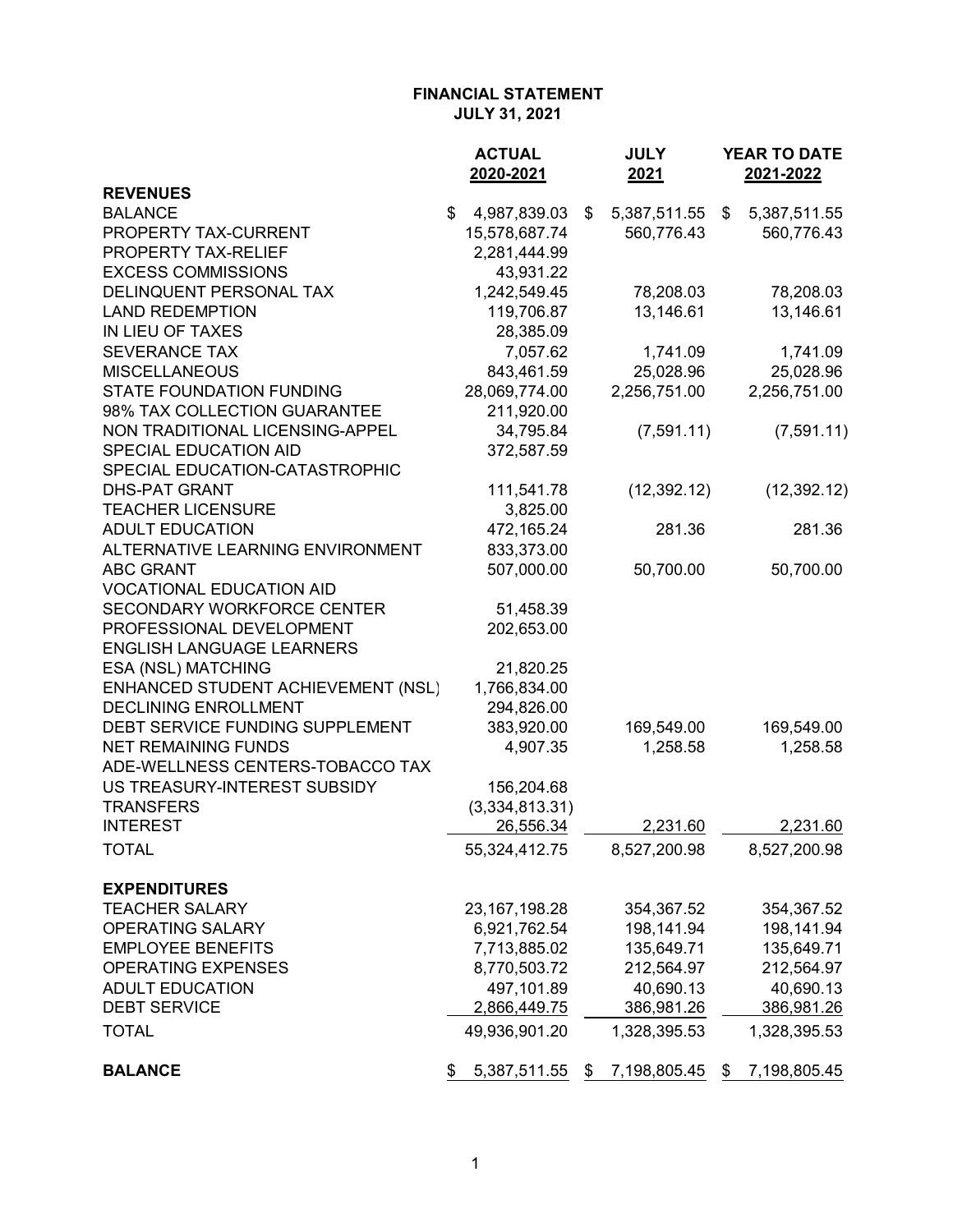|                                        | <b>ACTUAL</b><br>2020-2021 |      | <b>JULY</b><br>2021 | <b>YEAR TO DATE</b><br>2021-2022 |              |  |
|----------------------------------------|----------------------------|------|---------------------|----------------------------------|--------------|--|
|                                        | <b>BUILDING FUND</b>       |      |                     |                                  |              |  |
| <b>REVENUES</b>                        |                            |      |                     |                                  |              |  |
| <b>BALANCE</b>                         | \$<br>5,567,998.24         | - \$ | 6,336,211.37        | \$                               | 6,336,211.37 |  |
| <b>GOOD FAITH DEPOSIT</b>              | 4,907.35                   |      |                     |                                  |              |  |
| <b>ACADEMIC FACILITIES PARTNERSHIP</b> |                            |      |                     |                                  |              |  |
| <b>DEBT SAVINGS TRANSFER</b>           | (10,048.82)                |      |                     |                                  |              |  |
| <b>NET REMAINING REFUNDING BONDS</b>   | (4,907.35)                 |      |                     |                                  |              |  |
| <b>INTEREST</b>                        | 9,889.06                   |      | 610.37              |                                  | 610.37       |  |
| DONATIONS-TURF/SCOREBOARD              | 53,050.00                  |      |                     |                                  |              |  |
| REFUND PRIOR YEAR EXPENDITURES         |                            |      |                     |                                  |              |  |
| <b>TRANSFER-OPERATING</b>              | 3, 183, 495. 24            |      |                     |                                  |              |  |
| <b>TRANSFERS-TURF</b>                  | 12,500.00                  |      |                     |                                  |              |  |
| <b>TOTAL</b>                           | 8,816,883.72               |      | 6,336,821.74        |                                  | 6,336,821.74 |  |
| <b>EXPENDITURES</b>                    |                            |      |                     |                                  |              |  |
| <b>LAND</b>                            |                            |      |                     |                                  |              |  |
| <b>PURCHASED SERVICES</b>              | 501,424.73                 |      |                     |                                  |              |  |
| <b>EQUIPMENT &amp; FURNITURE</b>       | 108,460.69                 |      |                     |                                  |              |  |
| <b>BUILDINGS-REMODELING</b>            | 760,998.13                 |      | 42,389.25           |                                  | 42,389.25    |  |
| <b>BUILDINGS-NEW &amp; ADDITIONS</b>   | 379,132.86                 |      |                     |                                  |              |  |
| <b>RENTAL-EQUIPMENT &amp; VEHICLES</b> |                            |      |                     |                                  |              |  |
| <b>FEES</b>                            | 49,419.00                  |      |                     |                                  |              |  |
| <b>SUPPLIES</b><br><b>IMPROVEMENTS</b> | 97,741.45<br>583,495.49    |      | 193,579.38          |                                  |              |  |
|                                        |                            |      |                     |                                  | 193,579.38   |  |
| <b>TOTAL</b>                           | 2,480,672.35               |      | 235,968.63          |                                  | 235,968.63   |  |
| <b>BALANCE</b>                         | 6,336,211.37               |      | 6,100,853.11        |                                  | 6,100,853.11 |  |
|                                        |                            |      |                     |                                  |              |  |
| <b>BALANCE</b>                         | 3,343,691.39               |      | 3,719,658.00        |                                  | 3,719,658.00 |  |
| <b>INTEREST</b>                        | 74,591.60                  |      |                     |                                  |              |  |
| <b>TRANSFERS</b>                       | 301,375.01                 |      |                     |                                  |              |  |
| <b>SINKING FUND PAYMENTS</b>           |                            |      |                     |                                  |              |  |
| <b>BALANCE</b>                         | 3,719,658.00               |      | 3,719,658.00        |                                  | 3,719,658.00 |  |
| <b>TOTAL BUILDING FUND</b>             | \$<br>10,055,869.37        | \$   | 9,820,511.11        | \$                               | 9,820,511.11 |  |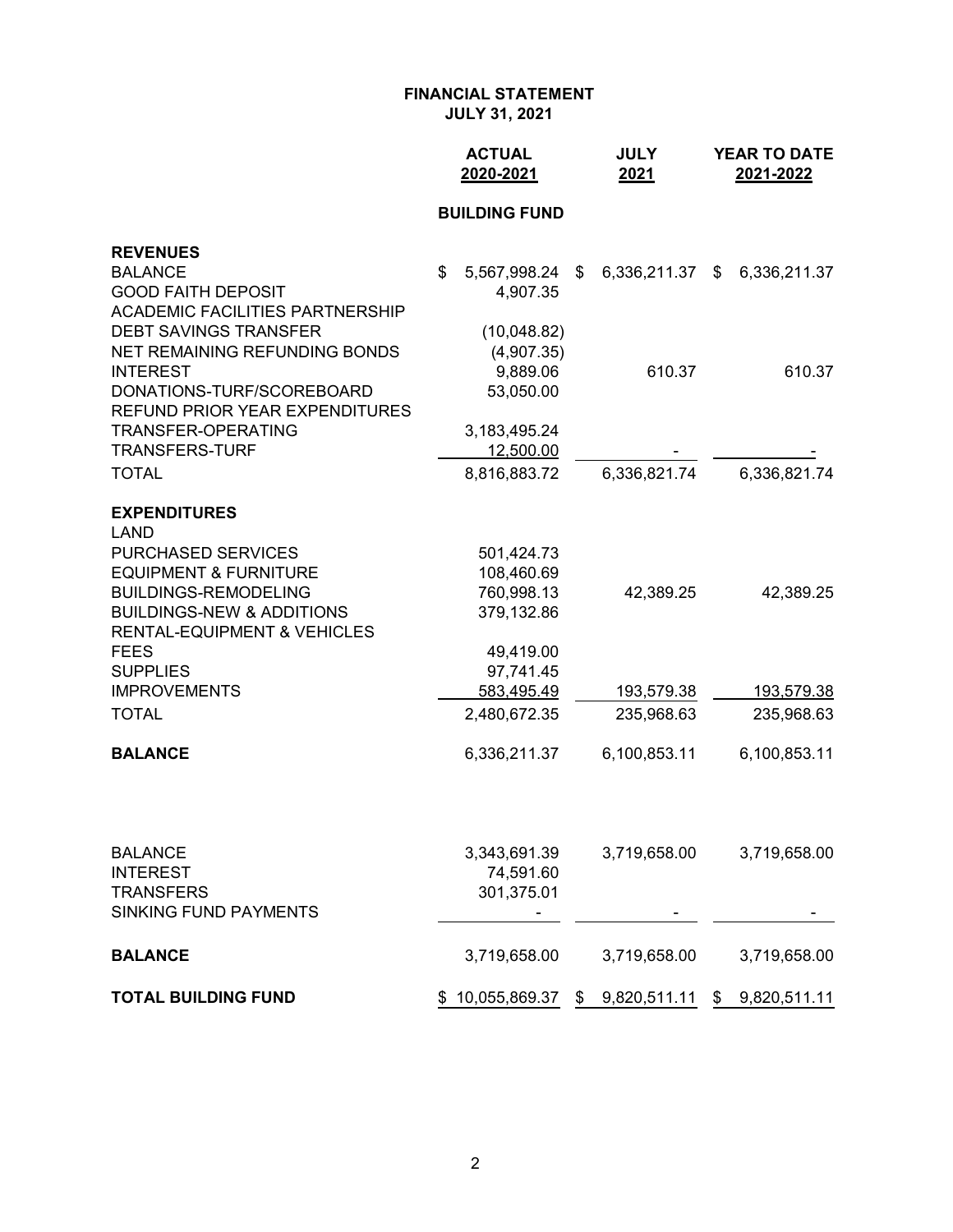#### **ACTUAL JUNE YEAR TO DATE 2020-2021 2021 2021-2022**

## **BUILDING FUND-ADULT EDUCATION**

| <b>BALANCE</b>                       | \$<br>4,989.10    | S | 4,989.10    | \$<br>4,989.10 |
|--------------------------------------|-------------------|---|-------------|----------------|
| <b>TOTAL</b>                         |                   |   |             |                |
| <b>EQUIPMENT</b>                     |                   |   |             |                |
| <b>SUPPLIES</b>                      |                   |   |             |                |
| <b>BUILDINGS-NEW &amp; ADDITIONS</b> |                   |   |             |                |
| <b>LAND &amp; IMPROVEMENTS</b>       |                   |   |             |                |
| PURCHASED SERVICES                   |                   |   |             |                |
| ARCHITECT & ENGINEERS                |                   |   |             |                |
| <b>EXPENDITURES</b>                  |                   |   |             |                |
| <b>TOTAL</b>                         | 4,989.10          |   | 4,989.10    | 4,989.10       |
| REFUND PRIOR YEAR EXPENDITURE        |                   |   |             |                |
| <b>GENERAL IMPROVEMENT PAYMENT</b>   |                   |   |             |                |
| <b>BALANCE</b>                       | \$<br>4,989.10 \$ |   | 4,989.10 \$ | 4,989.10       |
| <b>REVENUES</b>                      |                   |   |             |                |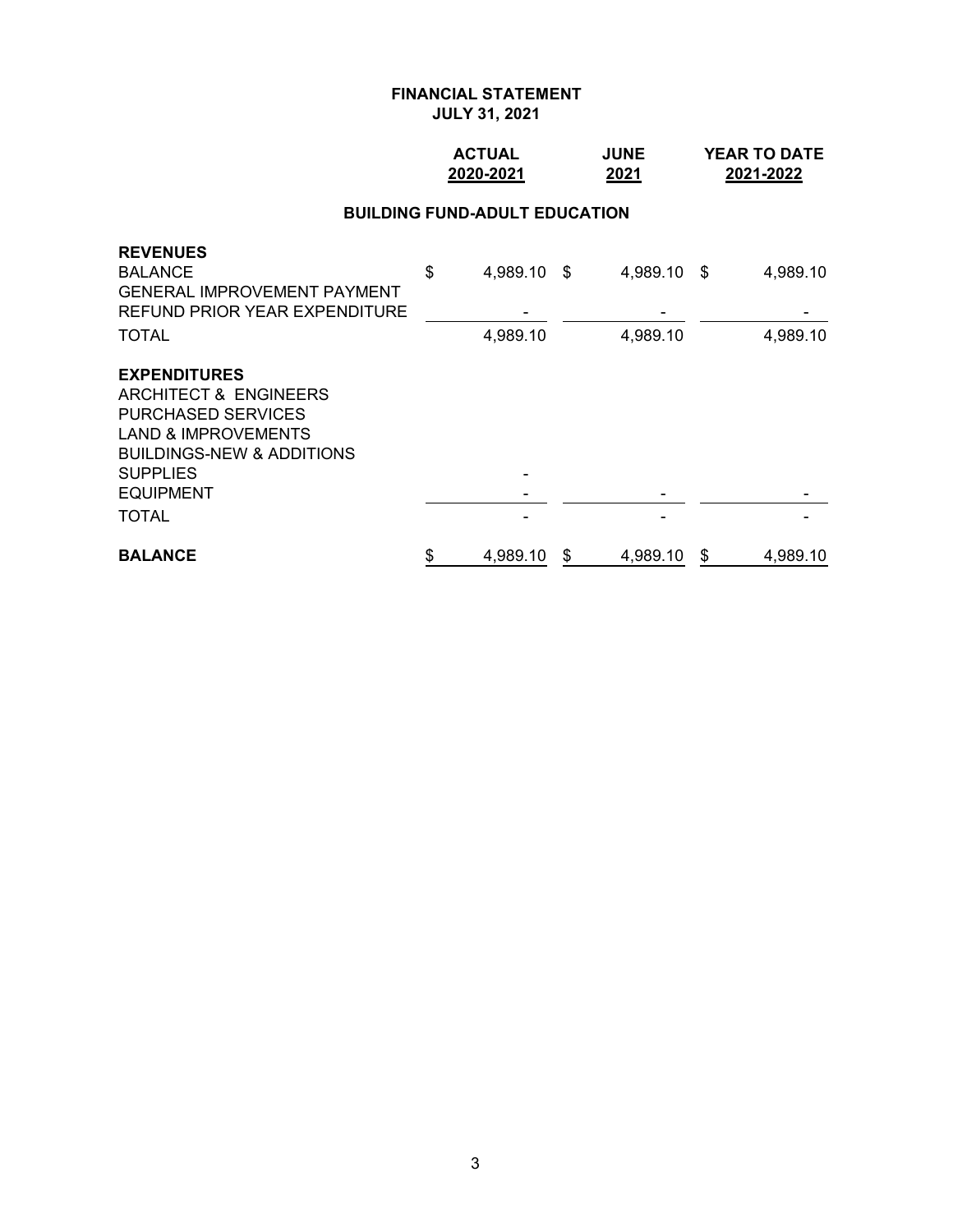# **ACTUAL JULY YEAR TO DATE 2020-2021 2021 2021-2022**

# **FEDERAL PROGRAMS**

| <b>REVENUES</b>                           |                 |                          |                 |
|-------------------------------------------|-----------------|--------------------------|-----------------|
| <b>BALANCE</b>                            | \$<br>79,897.93 | \$<br>82,253.05          | \$<br>82,253.05 |
| TITLE I,                                  | 2,073,824.08    | (105, 082.33)            | (105, 082.33)   |
| ARKANSAS MEDICAID PROGRAM                 | 160,684.94      | 577.70                   | 577.70          |
| TITLE VI-B,                               | 1,395,999.83    | (66, 392.25)             | (66, 392.25)    |
| <b>IDEA EARLY CHILDHOOD</b>               | 54,518.48       | (8,821.39)               | (8,821.39)      |
| <b>ARMAC</b>                              | 337,486.96      | 77,699.37                | 77,699.37       |
| <b>VOCATIONAL REHABILITATION SERVICES</b> | 4,800.00        | 6,400.00                 | 6,400.00        |
| TITLE I, MIGRANT                          | 144,452.67      | (39, 947.51)             | (39, 947.51)    |
| <b>TITLE IIA</b>                          | 240,675.90      |                          |                 |
| <b>TITLE III</b>                          | 36,998.64       |                          |                 |
| <b>TITLE IV</b>                           | 128,956.61      |                          |                 |
| DHS CHILD CARE                            | 36,000.00       |                          |                 |
| ADE COVID EMERGENCY LEAVE                 | 330,512.83      |                          |                 |
| <b>CARES ACT ESSER I</b>                  | 1,388,411.58    |                          |                 |
| <b>ESSER II</b>                           | 4, 154, 055. 14 |                          |                 |
| CARES ACT-SCHOOL MEALS                    | 183,495.24      |                          |                 |
| ROTC REIMBURSEMENT                        | 35,974.72       | 2,137.67                 | 2,137.67        |
| <b>ADULT ED</b>                           | 185,220.87      | (12,521.78)              | (12, 521.78)    |
| <b>TOTAL</b>                              | 10,971,966.42   | (63, 697.47)             | (63, 697.47)    |
| <b>EXPENDITURES</b>                       |                 |                          |                 |
| <b>TITLE I</b>                            | 2,443,456.59    | 97,792.64                | 97,792.64       |
| ARKANSAS MEDICAID PROGRAM                 | 217,907.93      | 574.17                   | 574.17          |
| <b>TITLE VI-B</b>                         | 1,395,999.83    | 173.35                   | 173.35          |
| <b>IDEA EARLY CHILDHOOD</b>               | 47,434.40       |                          |                 |
| <b>ARMAC</b>                              | 288,587.00      | 4,365.49                 | 4,365.49        |
| VOCATIONAL REHABILITATION SERVICES        | 4,799.99        | 6,400.00                 | 6,400.00        |
| TITLE I, MIGRANT                          | 144,452.67      |                          |                 |
| ADE COVID EMERGENCY LEAVE                 | 330,512.83      |                          |                 |
| CARES ACT (ESSER I)                       | 1,395,495.67    |                          |                 |
| CARES ACT-SCHOOL MEALS                    | 183,495.24      |                          |                 |
| CARES ACT (ESSER II)                      | 4, 154, 055. 13 | 60,321.42                | 60,321.42       |
| <b>ROTC</b>                               | 35,974.72       | 2,263.42                 | 2,263.42        |
| <b>ADULT EDUCATION</b>                    | 185,220.87      | 15,472.46                | 15,472.46       |
| <b>DHS CHILD CARE</b>                     | 25,321.86       |                          |                 |
| <b>TITLE IIA</b>                          |                 |                          |                 |
| TITLE III                                 | 36,998.64       | 5,017.46                 | 5,017.46        |
| TITLE IV                                  |                 |                          |                 |
| <b>TOTAL</b>                              | 10,889,713.37   | 192,380.41               | 192,380.41      |
| <b>BALANCE</b>                            | \$<br>82,253.05 | \$<br>$(256, 077.88)$ \$ | (256, 077.88)   |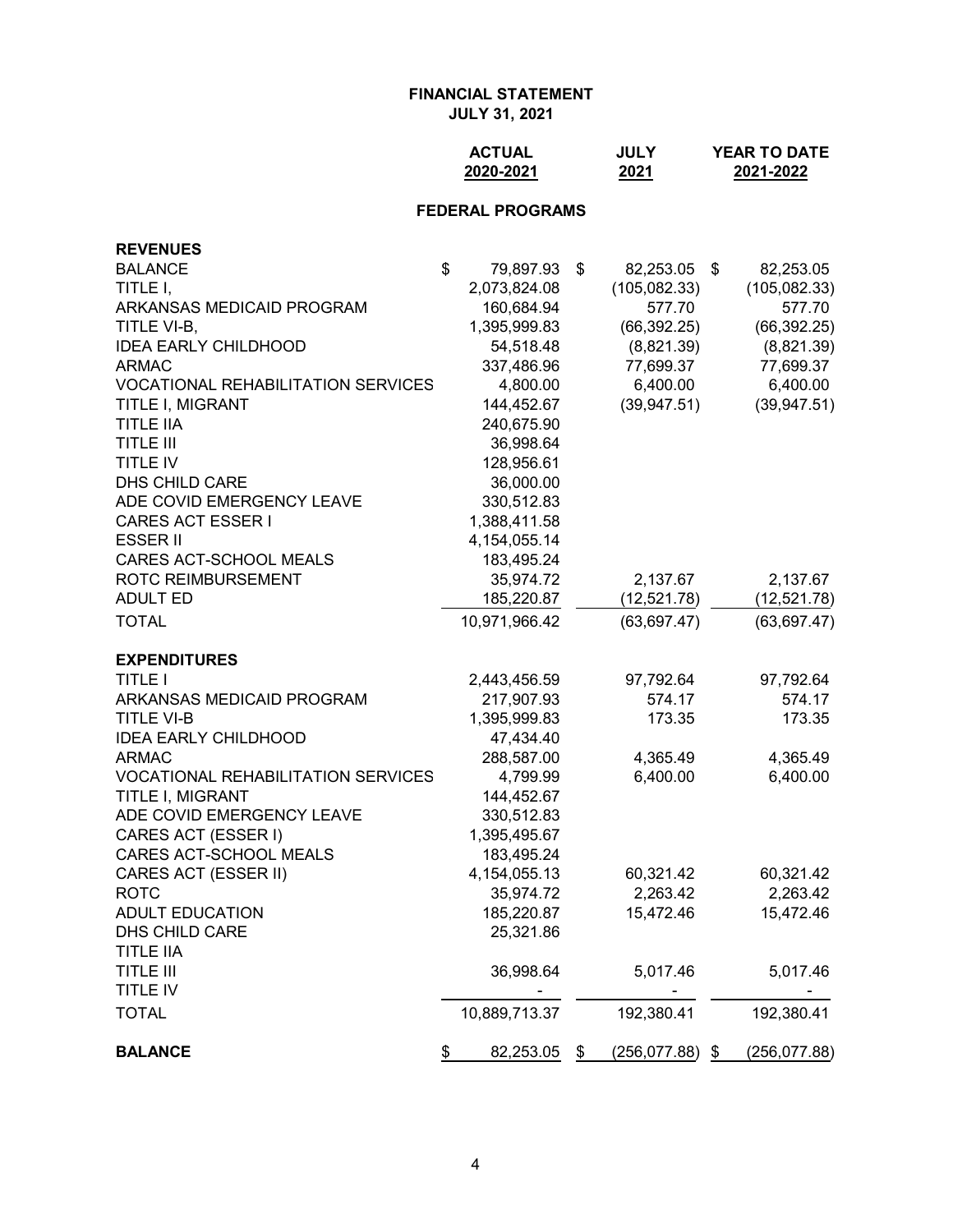| <b>ACTUAL</b> | <b>JULY</b> | <b>YEAR TO DATE</b> |
|---------------|-------------|---------------------|
| 2020-2021     | 2021        | 2021-2022           |

# **SCHOOL LUNCH PROGRAM**

| <b>REVENUES</b><br><b>BALANCE</b><br>LUNCH & BREAKFAST SALES<br><b>REIMBURSEMENT</b><br><b>LUNCH CHARGES</b><br><b>OTHER INCOME</b><br><b>TOTAL</b> | \$<br>857,133.54<br>284,610.06<br>1,790,488.98<br>64,414.90<br>2,996,647.48 | \$<br>733,628.55<br>(150.35)<br>43,364.45<br>(11, 252.42)<br>765,590.23 | - \$ | 733,628.55<br>(150.35)<br>43,364.45<br>(11, 252.42)<br>765,590.23 |
|-----------------------------------------------------------------------------------------------------------------------------------------------------|-----------------------------------------------------------------------------|-------------------------------------------------------------------------|------|-------------------------------------------------------------------|
| <b>EXPENDITURES</b><br><b>SALARIES</b><br><b>BENEFITS</b><br><b>FOOD PURCHASES</b><br><b>OTHER EXPENSES</b><br><b>TOTAL</b>                         | 1,275,105.37<br>366,883.99<br>591,026.07<br>116,736.65<br>2,349,752.08      | 20,781.71<br>5,182.58<br>9,137.61<br>3,998.16<br>39,100.06              |      | 20,781.71<br>5,182.58<br>9,137.61<br>3,998.16<br>39,100.06        |
| <b>BALANCE</b>                                                                                                                                      | \$<br>646,895.40                                                            | \$<br>726,490.17                                                        | \$   | 726,490.17                                                        |
| <b>TOTAL BALANCES</b>                                                                                                                               | 14,631,311.09                                                               | \$17,494,717.95                                                         |      | \$17,494,717.95                                                   |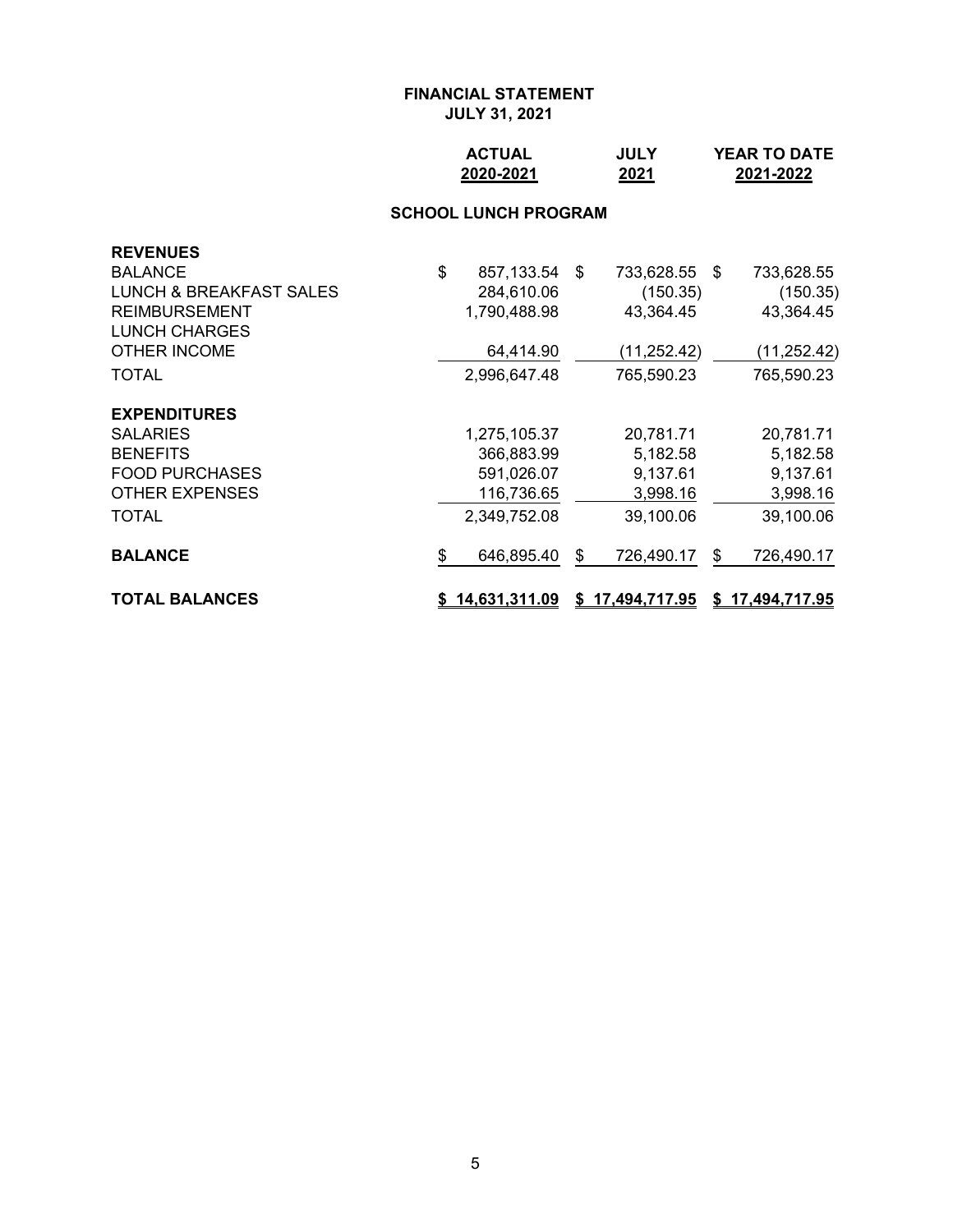| <b>ACTUAL</b> | <b>JULY</b> | <b>YEAR TO DATE</b> |
|---------------|-------------|---------------------|
| 2020-2021     | 2021        | 2021-2022           |

# **SCHOOL ACTIVITY ACCOUNTS**

| <b>REVENUES</b>                 |                  |    |            |    |            |
|---------------------------------|------------------|----|------------|----|------------|
| <b>BALANCE</b>                  | \$<br>571,961.98 | \$ | 602,689.29 | \$ | 602,689.29 |
| <b>ADMISSIONS</b>               | 140,983.41       |    | 7,225.00   |    | 7,225.00   |
| <b>SCHOOL SPONSORED SALES</b>   | 48,657.10        |    | 494.90     |    | 494.90     |
| STUDENT SPONSORED SALES         | 152,236.74       |    | 2,584.83   |    | 2,584.83   |
| OTHER STUDENT ACTIVITIES        | 113,500.61       |    | 44,312.11  |    | 44,312.11  |
| OTHER COMMUNITY SERVICES        | 2,140.80         |    |            |    |            |
| PRIVATE CONTRIBUTIONS           | 100,995.30       |    | 10,549.00  |    | 10,549.00  |
| <b>MISCELLANEOUS</b>            | 2,569.18         |    | 223.00     |    | 223.00     |
| TOTAL                           | 1,133,045.12     |    | 668,078.13 |    | 668,078.13 |
| <b>EXPENDITURES</b>             |                  |    |            |    |            |
| <b>SALARIES</b>                 | 14,564.18        |    |            |    |            |
| <b>BENEFITS</b>                 | 3,146.75         |    |            |    |            |
| <b>PURCHASES SERVICES</b>       | 104,115.25       |    | 15,927.00  |    | 15,927.00  |
| <b>SUPPLIES &amp; MATERIALS</b> | 376,866.06       |    | 7.91       |    | 7.91       |
| <b>FIXED ASSETS</b>             | 3,396.01         |    |            |    |            |
| <b>DUES &amp; FEES</b>          | 28,267.58        |    | 10,754.00  |    | 10,754.00  |
|                                 | 530,355.83       |    | 26,688.91  |    | 26,688.91  |
| <b>BALANCE</b>                  | \$<br>602,689.29 | S  | 641,389.22 | S  | 641,389.22 |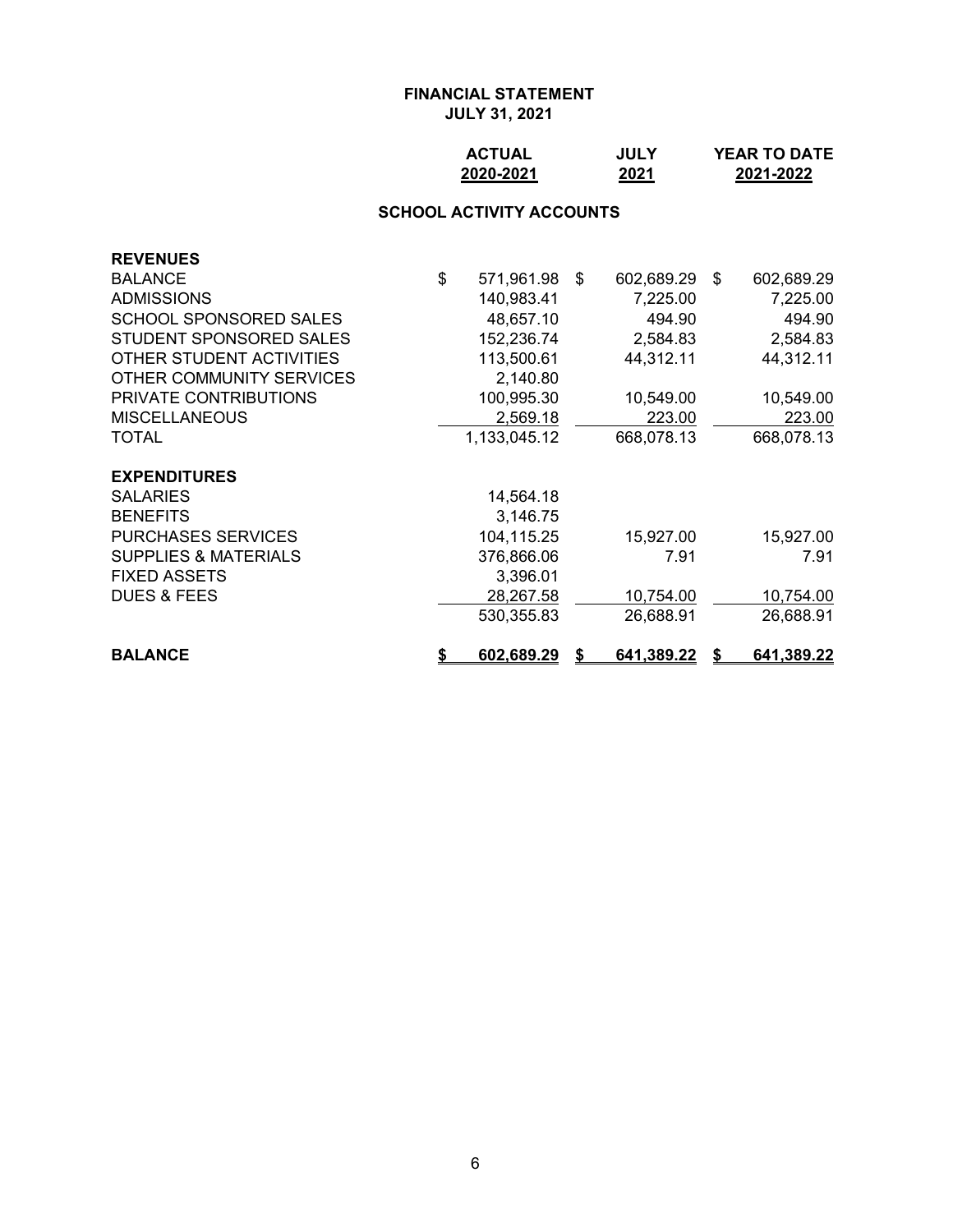#### **CITIZENS BANK ACCOUNT BALANCES JULY 31, 2021**

CHECKING ACCOUNT #0376886401 \$ 10,309,109.06

#### **SCHEDULE OF INVESTMENTS JULY 31, 2021**

PURCHASED CERTIFICATE OF DEPOSIT 07/04/2021 IN THE AMOUNT OF \$3,713,735.59 AT A RATE OF .20% MATURING 08/04/2021 **\$** 3,713,735.59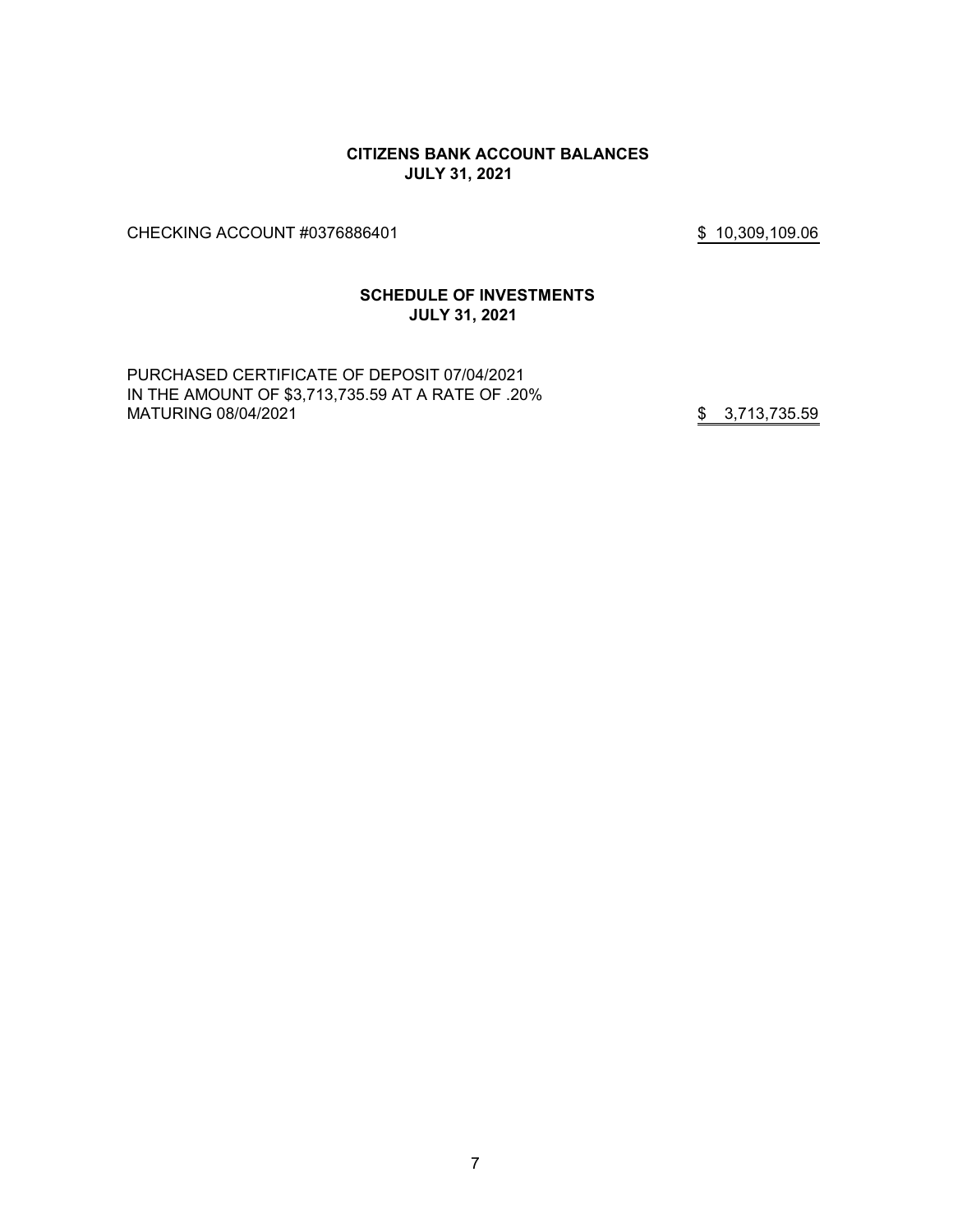# **MISCELLANEOUS INCOME ACCOUNT ANALYSIS JULY 2021**

| <b>OPERATING FUNDS</b>                         | <b>JULY</b>     | <b>YEAR TO DATE</b> |
|------------------------------------------------|-----------------|---------------------|
| <b>G/T ADVANCED PLACEMENT</b>                  |                 |                     |
| ARVEST GRANT - BASEBALL                        |                 |                     |
| NBC STATE BONUS PASS THRU                      |                 |                     |
| ADE COMPUTER SCIENCE BONUS PASS THRU           | 1,224.00        | 1,224.00            |
| PRIVATE DONATIONS                              |                 |                     |
| POINTER PLACE REIMBURSEMENT                    |                 |                     |
| BASKETBALL REIMBURSE SCORING TABLE             |                 |                     |
| <b>EARLY CARE &amp; EDUCATION GRANT</b>        |                 |                     |
| AR SCHOOL RECOGNITION                          |                 |                     |
| <b>GENERAL IMPROVEMENT FUND GRANT-ADULT ED</b> |                 |                     |
| NEW CTE PROGRAM START UP GRANTS                |                 |                     |
| FACILITIES & TRANSPORTATION REIMBURSEMENT      | 1.00            | 1.00                |
| PERCENTAGE THEATER ADMISSIONS                  |                 |                     |
| <b>MASCOT ROYALTIES</b>                        |                 |                     |
| <b>HALL OF HONOR</b>                           |                 |                     |
| <b>REIMBURSEMENT FEES</b>                      |                 |                     |
| <b>PRIOR YEAR LUNCH CHARGES</b>                |                 |                     |
| <b>GAME &amp; FISH GRANT</b>                   |                 |                     |
| <b>REFUND PRIOR YEAR EXPENSES</b>              | 8,420.37        | 8,420.37            |
| CAREER NEW PROGRAM START UP                    |                 |                     |
| EMPLOYEE JURY/SUBPOENA FEES                    |                 |                     |
| HANNA OIL-GAS & ROYALTY                        |                 |                     |
| STEPHENS PRODUCTION-GAS ROYALTIES              | 81.84           | 81.84               |
| WAELDER OIL & GAS-GAS ROYALTIES                |                 |                     |
| <b>XTO ENERGY-GAS ROYALTY</b>                  |                 |                     |
| MERIT ENERGY-GAS ROYALTY                       | 266.78          | 266.78              |
| SALE OF FIXED ASSETS & SUPPLIES                |                 |                     |
| <b>REBATE</b>                                  |                 |                     |
| ATU-REIMBURSEMENT CONCURRENT CREDIT            |                 |                     |
| <b>JATC-FEES</b>                               |                 |                     |
| PAYROLL REIMBURSEMENT-TRANSFER                 | 484.64          | 484.64              |
| FEDERAL FLOOD CONTROL                          |                 |                     |
| FEDERAL MINERAL LEASE                          |                 |                     |
| PROPERTY DAMAGES REIMBURSEMENTS                | 555.33          | 555.33              |
| <b>ETS HONORARIUM</b>                          |                 |                     |
| <b>USAC E-RATE</b>                             |                 |                     |
| <b>BLUEBIRD WNC445 SPECTRUM LEASE</b>          | 13,995.00       | 13,995.00           |
| <b>PHOTOGRAPHY</b>                             |                 |                     |
| <b>TOTAL</b>                                   | \$<br>25,028.96 | \$<br>25,028.96     |
|                                                |                 |                     |